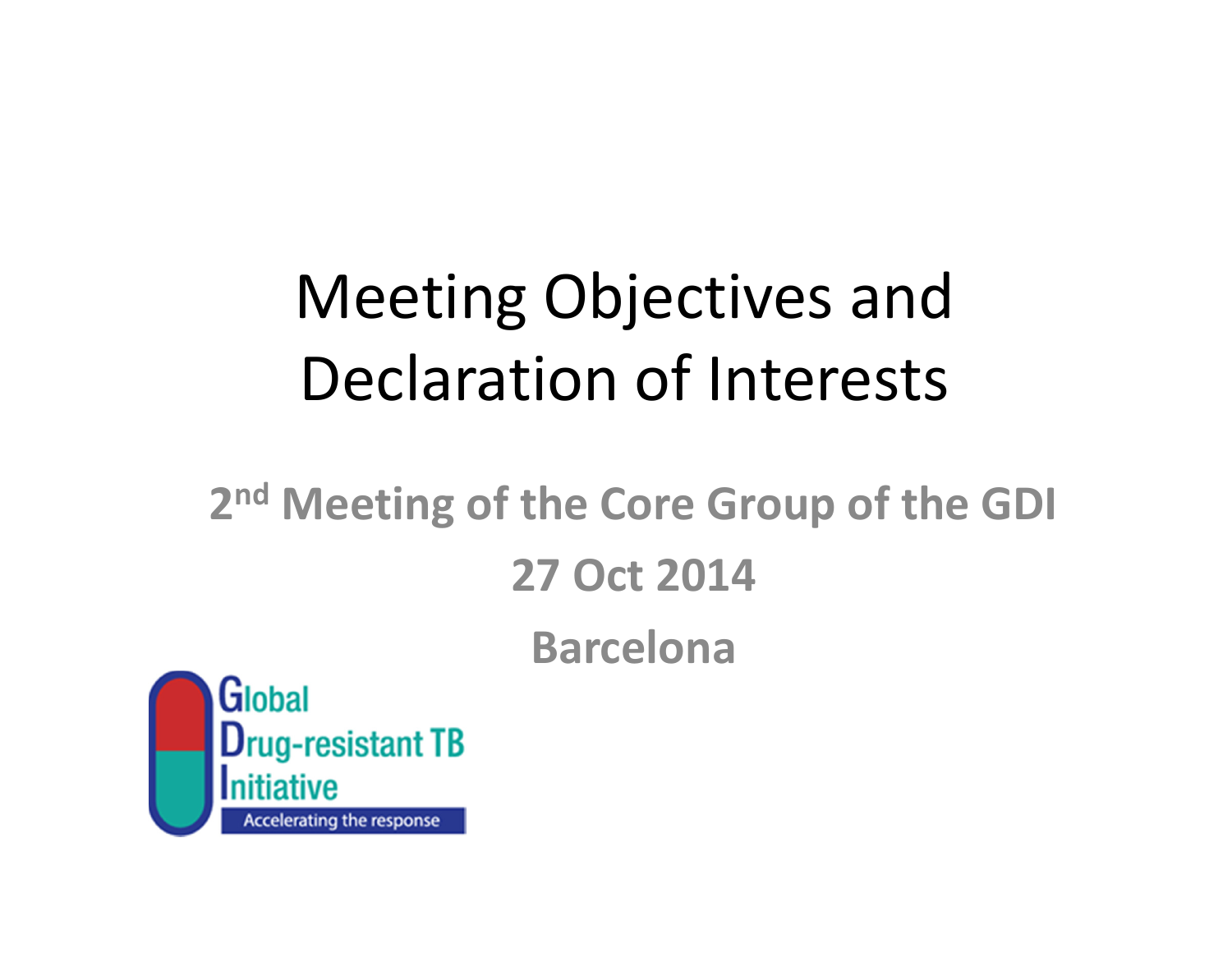## Meeting Objectives

- To follow up on recommendations and action points agreed upon during 1st GDI CG meeting and subsequent monthly teleconferences
- To provide an update on progress in global scale upof MDR−TB services and care
- To provide an update on the progress of the respective GDI Task Forces, and the request of the Infection Control (IC) sub−group
- To strengthen communication within GDI, and between the GDI and partners including the GF
- To discuss the GDI "Business Plan" and the workplan for 2014−15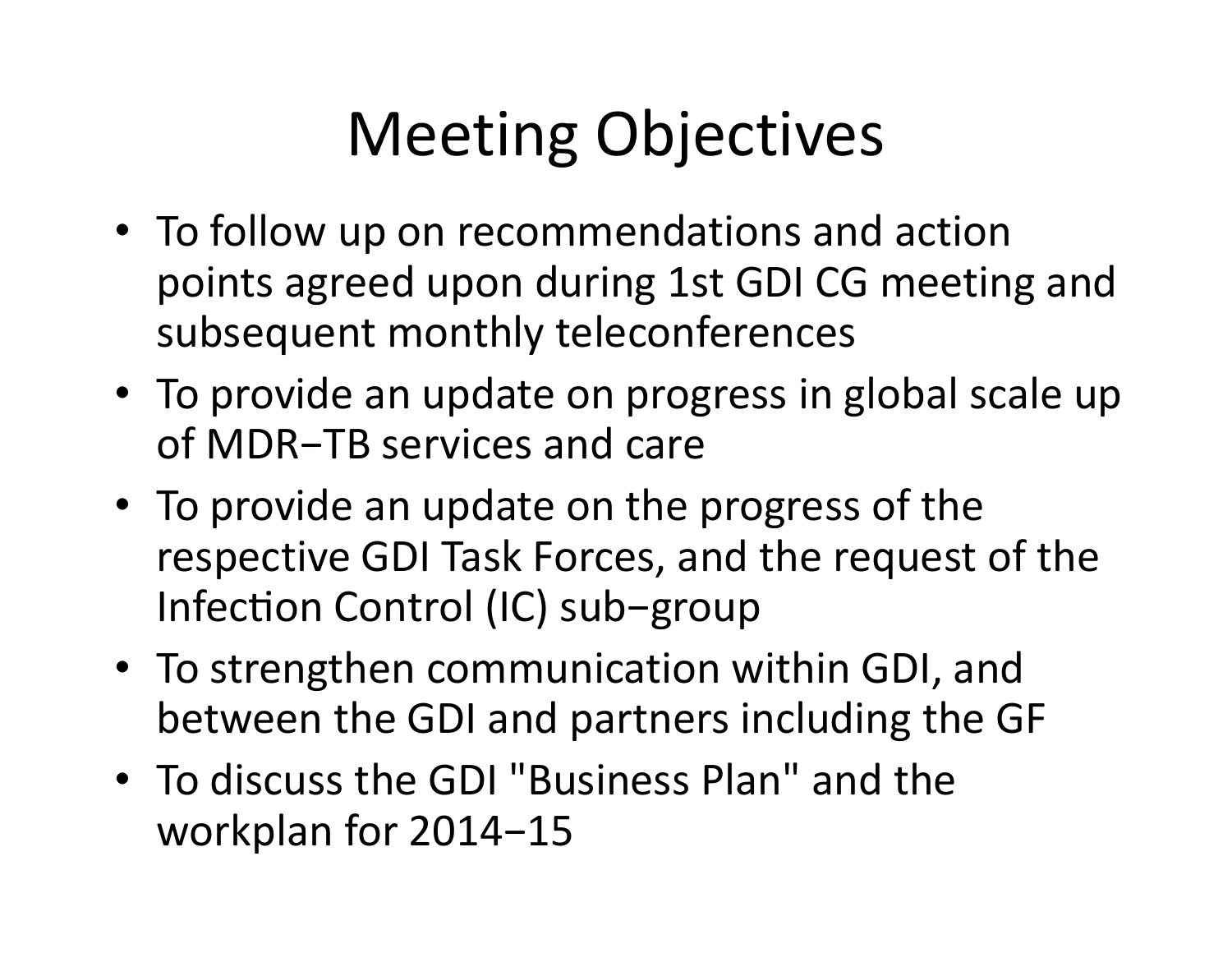### Declaration of Interests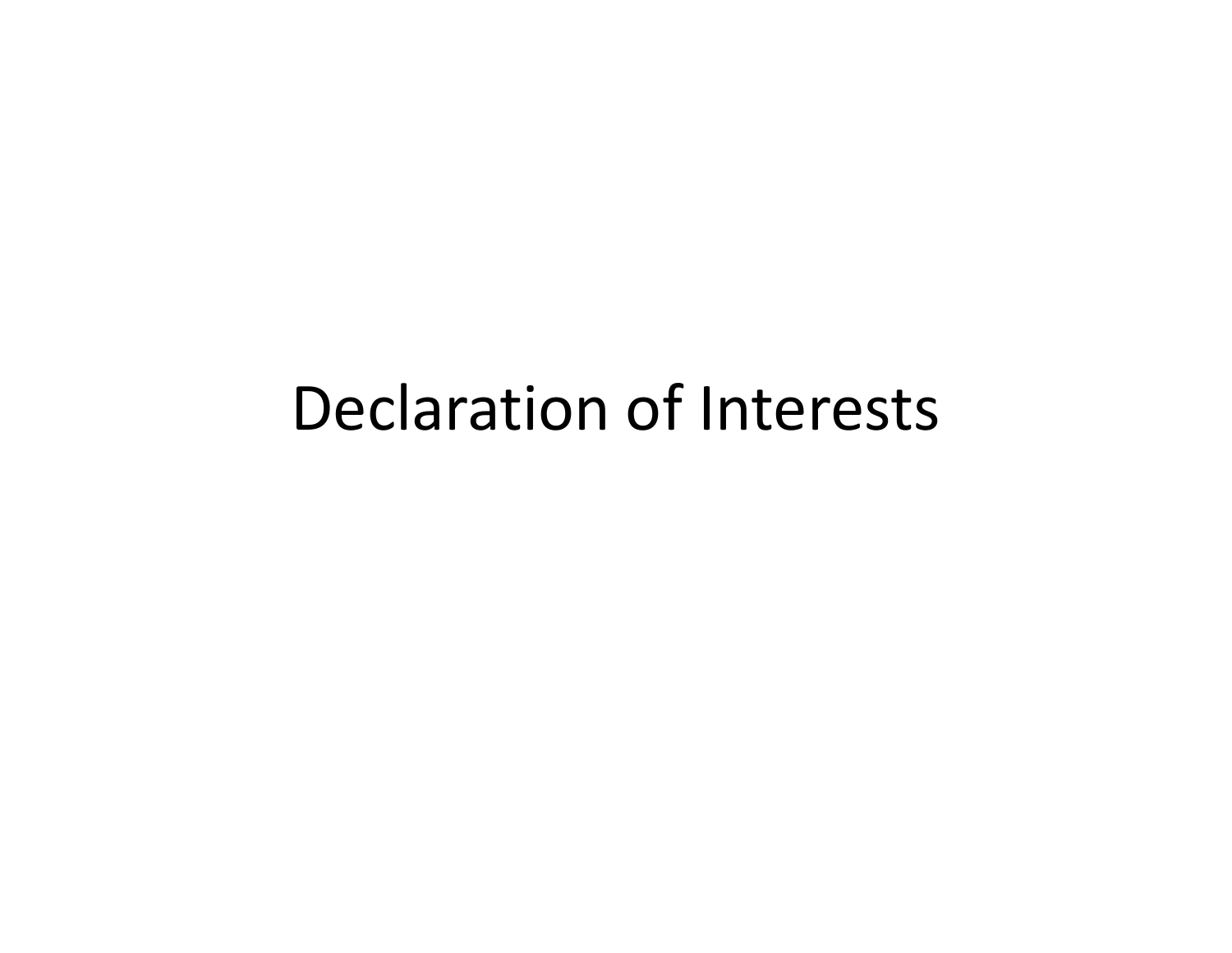| No declared interest (12) |                         |
|---------------------------|-------------------------|
| Agnes Gebhard             | <b>KJ Seung</b>         |
| Andrei Maryandyshev       | Lee Reichman            |
| <b>CY Chiang</b>          | <b>Raimond Armengol</b> |
| Daniela M Cirillo         | <b>Rohit Sarin</b>      |
| <b>Essam Elmoghazy</b>    | Saira Nadia Khowaja     |
| <b>Hind Satti</b>         | Gini Williams           |
|                           |                         |